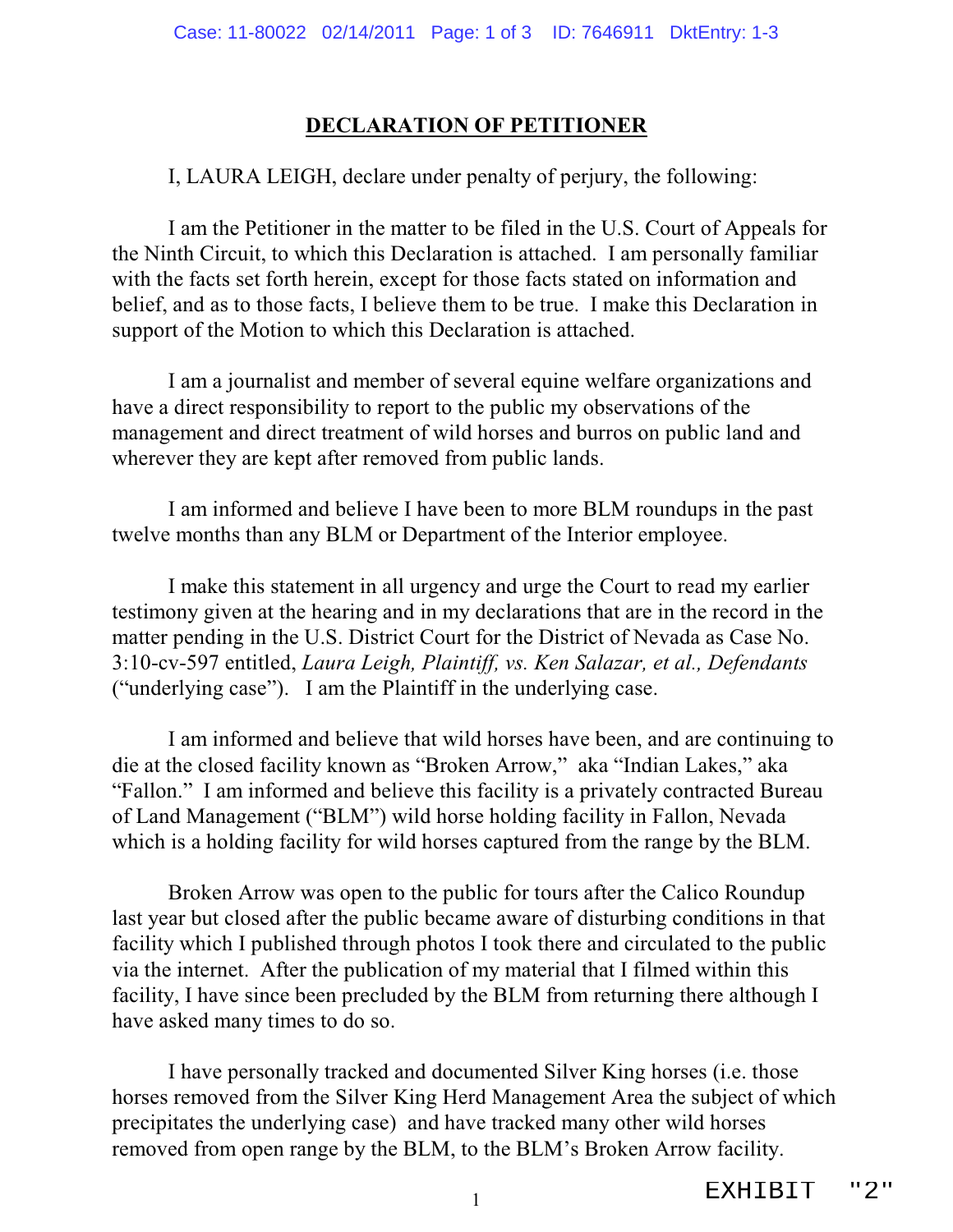My requests to document the BLM's "hands on" care of those horses kept at Broken Arrow by the BLM have been repeatedly denied since the filing of the lawsuit giving rise to this matter. I have been repeatedly denied access there, even just recently.

I am informed and believe the BLM just recently (the past few days) published information detailing the deaths of horses, including Silver King horses, warehoused at Broken Arrow.

I am informed and believe some of the Silver King horses of which I am aware were brought to Broken Arrow, remain there although I have personally been denied permission to enter this facility multiple occasions.

I am informed and believe that as of this writing, there are a number of horses dying from pneumonia at Broken Arrow.

I cannot fulfill my function of reporting on the care of these animals to the public when I am precluded from BLM facilities such as Broken Arrow. I am unable to fulfill my obligation of reporting the care of horses kept at other facilities the BLM references as "long term holding facilities" located in undisclosed places. The BLM has denied my access to these facilities as well.

In a BLM roundup in Nevada taking place at this writing, I have been held back and precluded from viewing crucial moments of handling horses removed from the range by BLM officials as has been the case now since I began circulating my photos and videos of the BLM's activities. My preclusion is consistent currently, with how I described my preclusion from roundups at the November hearing in the underlying case, and is consistent with how I am kept back as has been detailed in declarations I filed in the underlying case. As but one example, it has not been unusual for me to be kept as far back from BLM "hands on" interaction with horses, as much as a half-mile, in some instance even further. When I am allowed to come more closely to view the BLM's handling of these captured horses, it is not unusual for the BLM to place objects in the way of my view of these horses, to keep me from photographing.

In essence, I am kept from filming and photographing the health and condition of these horses (just as I was at Silver King and at other roundups both before and subsequent to Silver King) and I am kept from filming and photographing the "hands on" interaction the BLM has with these horses.